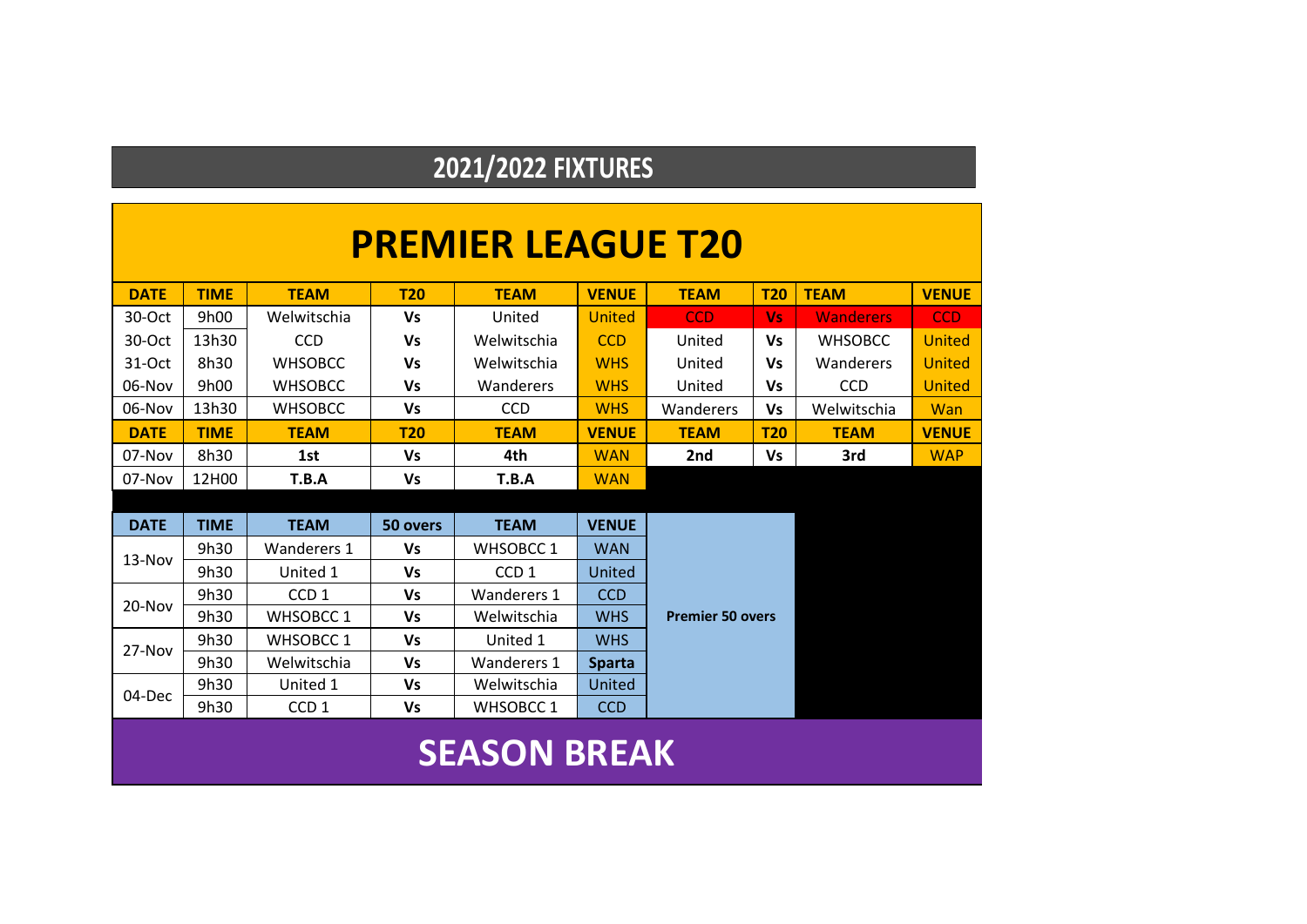# **Premier League**

| <b>DATE</b> | <b>TIME</b> | <b>TEAM</b>      | 50 overs  | <b>TEAM</b>      | <b>VENUE</b>  |                   |
|-------------|-------------|------------------|-----------|------------------|---------------|-------------------|
|             | 9h30        | Welwitschia      | Vs        | CCD <sub>1</sub> | <b>Sparta</b> |                   |
| 15-Jan-22   | 9h30        | Wanderers 1      | <b>Vs</b> | United 1         | <b>WAN</b>    |                   |
|             | 9h30        | WHSOBCC 1        | <b>Vs</b> | Wanderers 1      | <b>WHS</b>    |                   |
| 22-Jan-22   | 9h30        | CCD <sub>1</sub> | Vs        | United 1         | <b>CCD</b>    |                   |
|             | 9h30        | Welwitschia      | <b>Vs</b> | United 1         | <b>Sparta</b> |                   |
| 29-Jan-22   | 9h30        | <b>WHSOBCC1</b>  | Vs        | CCD <sub>1</sub> | <b>WHS</b>    |                   |
|             | 9h30        | United 1         | Vs        | WHSOBCC 1        | <b>United</b> | <b>Premier 50</b> |
| 05-Feb-22   | 9h30        | Wanderers 1      | <b>Vs</b> | Welwitschia      | <b>WAN</b>    | overs             |
|             | 9h30        | Wanderers 1      | <b>Vs</b> | CCD <sub>1</sub> | <b>WAN</b>    |                   |
| 12-Feb-22   | 9h30        | Welwitschia      | Vs        | WHSOBCC 1        | <b>Sparta</b> |                   |
|             | 9h30        | CCD <sub>1</sub> | <b>Vs</b> | Welwitschia      | <b>CCD</b>    |                   |
| 19-Feb-22   | 9h30        | United 1         | Vs        | Wanderers 1      | <b>United</b> |                   |
|             | 9h30        | 1st              | <b>Vs</b> | 4th              | <b>TBA</b>    |                   |
| 26-Feb-22   | 9h30        | 2nd              | <b>Vs</b> | 3rd              | <b>TBA</b>    |                   |
| 05-Mar-22   | 9h30        | <b>FINAL</b>     | <b>Vs</b> | <b>FINAL</b>     | <b>TBA</b>    |                   |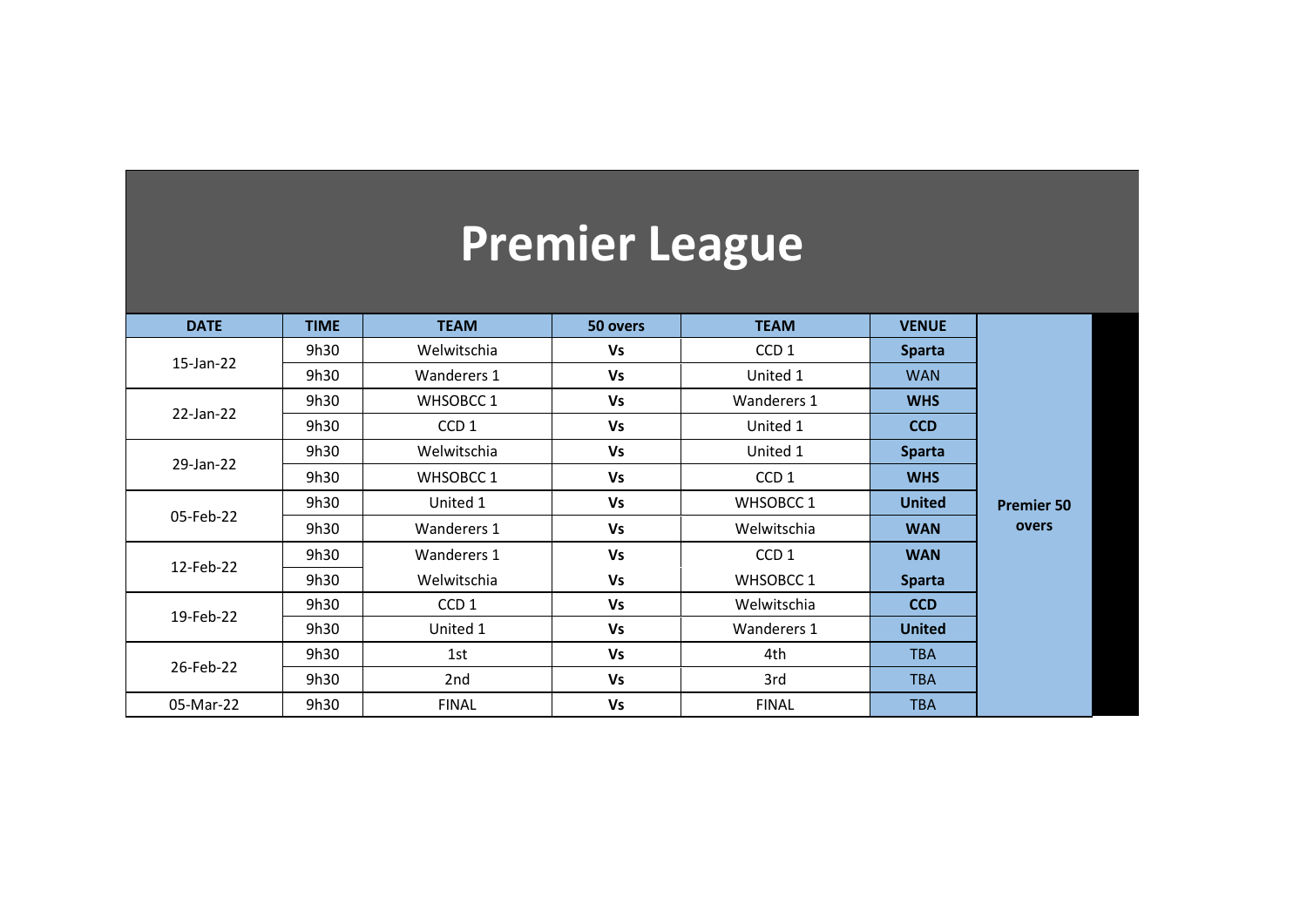|             |             |                         |            | <b>Richelieu Franchise T20</b> |              |
|-------------|-------------|-------------------------|------------|--------------------------------|--------------|
| <b>DATE</b> | <b>TIME</b> | <b>TEAM</b>             | <b>T20</b> | <b>TEAM</b>                    | <b>VENUE</b> |
|             | 8h30-11h20  |                         | <b>Vs</b>  |                                | T.B.A        |
| 12-Mar-22   | 11h45-14h30 | <b>Women's T20</b>      | <b>Vs</b>  | <b>Women's T20</b>             | T.B.A        |
|             | 15h00-18h00 |                         | <b>Vs</b>  |                                | T.B.A        |
| <b>DATE</b> | <b>TIME</b> | <b>TEAM</b>             | <b>T20</b> | <b>TEAM</b>                    | <b>VENUE</b> |
|             | 8h30-11h20  |                         | <b>Vs</b>  |                                | T.B.A        |
| 13-Mar-22   | 11h45-14h30 | <b>Women's T20</b>      | <b>Vs</b>  | <b>Women's T20</b>             | T.B.A        |
|             | 15h00-18h00 |                         | <b>Vs</b>  |                                | T.B.A        |
| <b>DATE</b> | <b>TIME</b> | <b>TEAM</b>             | <b>T20</b> | <b>TEAM</b>                    | <b>VENUE</b> |
|             | 8h30-11h20  |                         | <b>Vs</b>  |                                | T.B.A        |
| 19-Mar-22   | 11h45-14h30 | Women's T <sub>20</sub> | <b>Vs</b>  | Women's T <sub>20</sub>        | T.B.A        |
|             | 15h00-18h00 |                         | <b>Vs</b>  |                                | T.B.A        |
|             | 8h30-11h20  |                         | <b>Vs</b>  |                                | T.B.A        |
| 20-Mar-22   | 11h45-14h30 | <b>Women's T20</b>      | <b>Vs</b>  | <b>Women's T20</b>             | T.B.A        |
|             | 15h00-18h00 |                         | <b>Vs</b>  |                                | T.B.A        |
| <b>DATE</b> | <b>TIME</b> | <b>TEAM</b>             | <b>T20</b> | <b>TEAM</b>                    | <b>VENUE</b> |
|             | 8h30-11h20  |                         | <b>Vs</b>  |                                | T.B.A        |
| 26-Mar-22   | 11h45-14h30 | <b>Women's T20</b>      | <b>Vs</b>  | <b>Women's T20</b>             | T.B.A        |
|             | 15h00-18h00 |                         | <b>Vs</b>  |                                | T.B.A        |
|             | 8h30-11h20  | 2 <sub>nd</sub>         | <b>Vs</b>  | 3rd                            | T.B.A        |
| 27-Mar-22   | 11h45-14h30 |                         | <b>Vs</b>  |                                | T.B.A        |
|             | 15h00-18h00 | 1st                     | <b>Vs</b>  | Semi-Finalist                  | T.B.A        |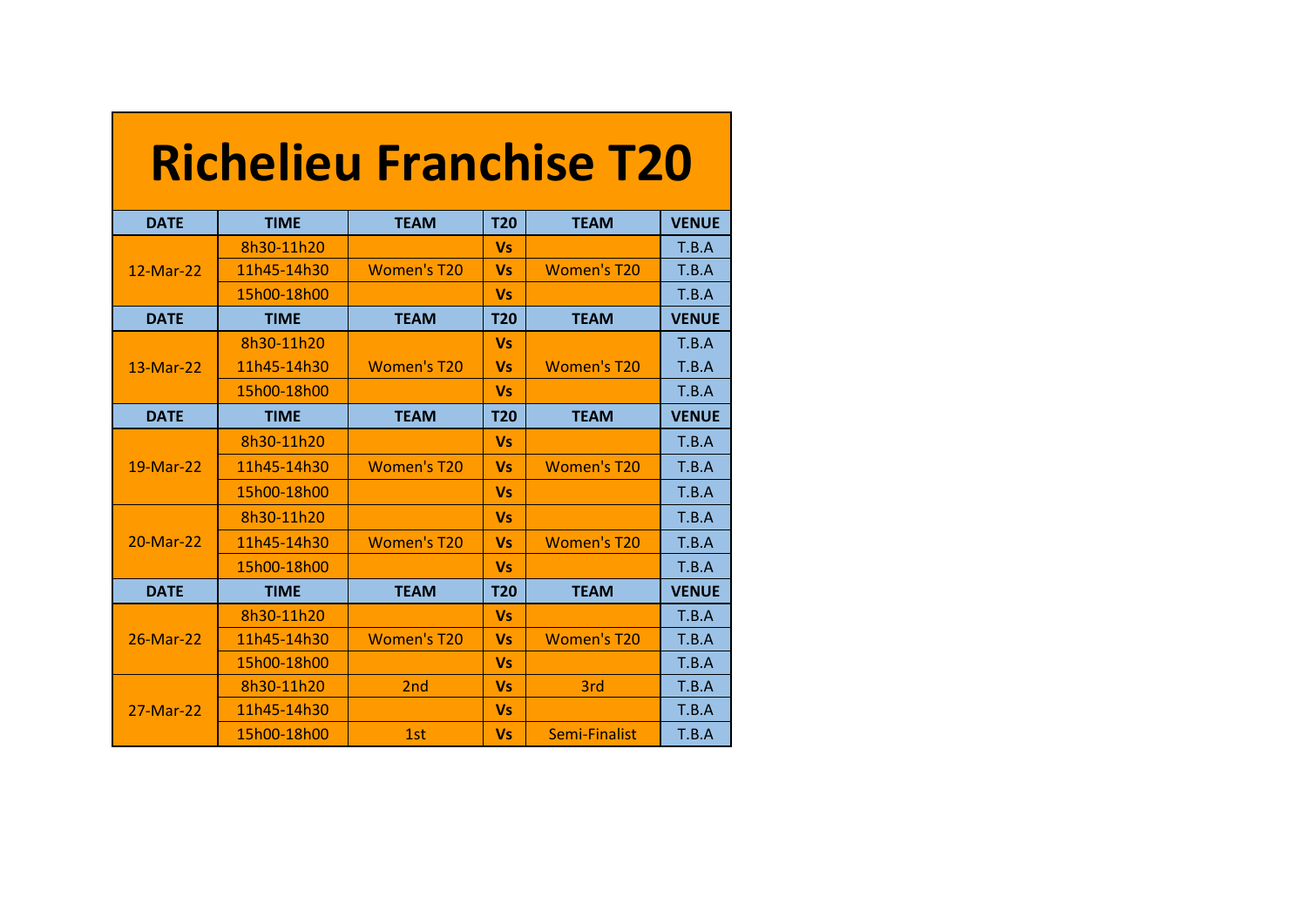## **1st Division Central**

| <b>DATE</b> | <b>TEAM</b>        | <b>TEAM</b>                  | <b>TIME</b> | <b>VENUE</b>  |             | <b>DATE</b> | <b>TEAM</b>           | <b>TEAM</b>              | <b>TIME</b> | <b>VENUE</b>      |
|-------------|--------------------|------------------------------|-------------|---------------|-------------|-------------|-----------------------|--------------------------|-------------|-------------------|
| $16$ -Oct   | <b>United 2</b>    | CCD <sub>2</sub>             | 13h00       | United        |             | 16-Oct      | <b>Gobabis CC</b>     | Outjo CC 1               | 13h00       | <b>DJ</b>         |
|             |                    |                              |             |               |             | 17-Oct      | <b>United Legends</b> | Outjo CC 1               | 8h00        | United            |
|             |                    |                              |             |               | 40          | 17-Oct      | <b>Wanderers 3</b>    | <b>Gobabis CC</b>        | 8h00        | Wan               |
| $23-Oct$    | United 2           | Otjiwarongo<br><sub>cc</sub> | 13h00       | <b>United</b> |             |             |                       |                          |             |                   |
| $23-Oct$    | CCD <sub>2</sub>   | <b>WHSOBCC 2</b>             | 13h00       | CCD           | overs       | 23-Oct      | <b>Wanderers 3</b>    | Outjo CC 1               | 13h00       | Outjo             |
| $24$ -Oct   | <b>Wanderers 2</b> | <b>WHSOBCC 2</b>             | 9h00        | Wan           |             | $24$ -Oct   | <b>United Legends</b> | Zebra CC 1               | 10h00       | <b>United</b>     |
| 30-Oct      | <b>Wanderers 2</b> | CCD <sub>2</sub>             | 13h00       | DJ.           |             |             |                       |                          |             |                   |
| 30-Oct      | <b>WHSOBCC 2</b>   | Otjiwarongo<br>CC            | 13h00       | <b>WHS</b>    |             |             |                       |                          |             |                   |
| 31-Oct      | <b>Wanderers 3</b> | Zebra CC 1                   | 10h00       | Wap/DJ        |             |             |                       |                          |             |                   |
| 06-Nov      | Otjiwarongo CC     | CCD <sub>2</sub>             | 13h00       | Otjiwarongo   |             | 06-Nov      | <b>United Legends</b> | <b>Wanderers 3</b>       | 13h00       | United            |
| 06-Nov      | <b>Wanderers 2</b> | <b>United 2</b>              | 13h00       | <b>Wap</b>    | 40<br>overs | 06-Nov      | <b>Gobabis CC</b>     | Zebra CC 1               | 13h00       | <b>Gobabis CC</b> |
| 13-Nov      | <b>WHSOBCC 2</b>   | <b>United 2</b>              | 13h00       | <b>WHS</b>    |             | $13-Nov$    | Outjo CC 1            | Zebra CC 1               | 13h00       | Outjo             |
| 13-Nov      | Otjiwarongo CC     | <b>Wanderers 2</b>           | 13h00       | Otjiwarongo   |             | $13-Nov$    | <b>Gobabis CC</b>     | <b>United</b><br>Legends | 13h00       | <b>Gobabis CC</b> |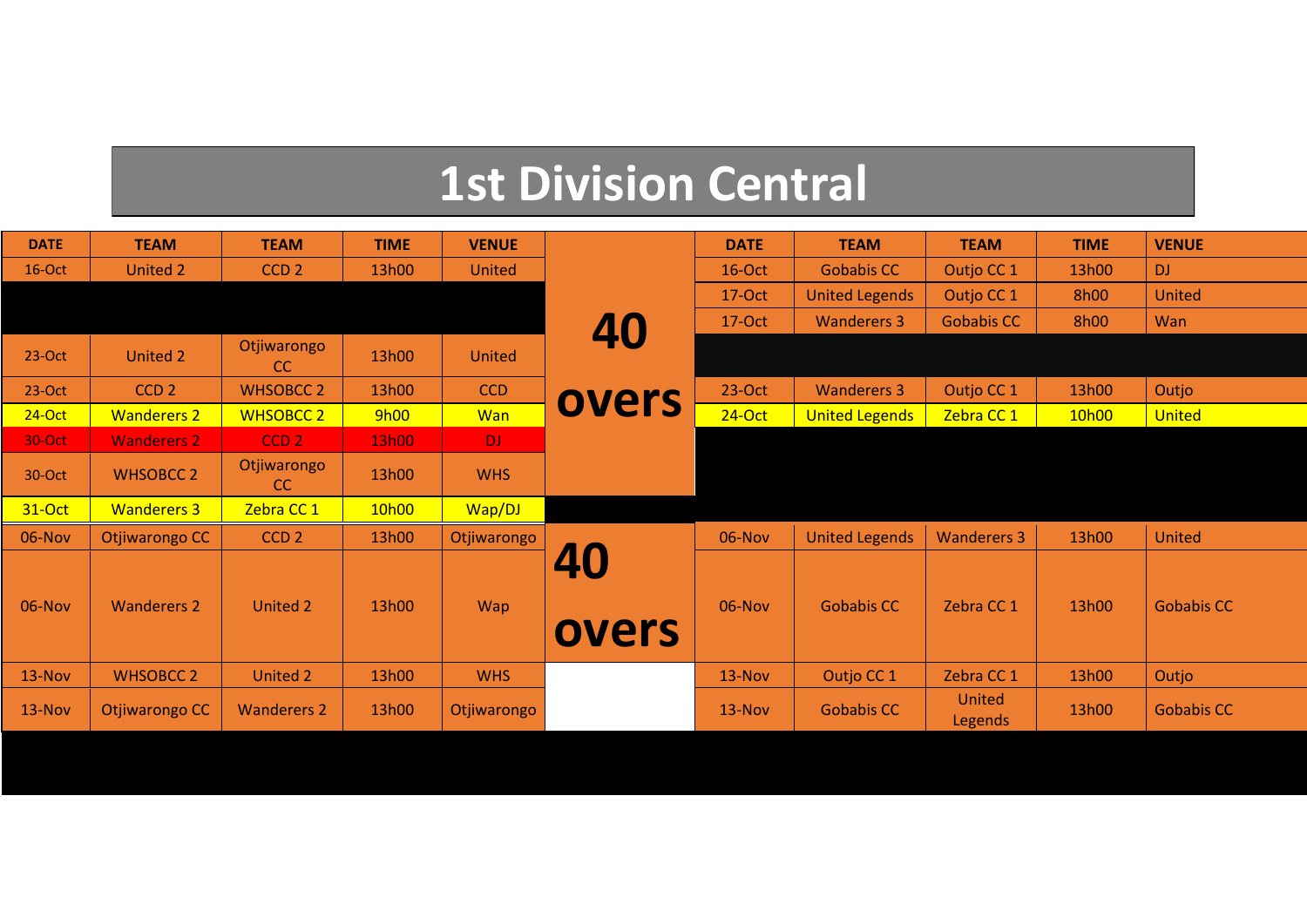| <b>DATE</b>    | <b>TEAM</b>                            | <b>TEAM</b>        | <b>TIME</b>     | <b>VENUE</b>  |                                  | <b>DATE</b>      | <b>TEAM</b>        | <b>TEAM</b>        | <b>TIME</b> | <b>VENUE</b>  |
|----------------|----------------------------------------|--------------------|-----------------|---------------|----------------------------------|------------------|--------------------|--------------------|-------------|---------------|
|                | <b>Gobabis CC</b>                      | <b>Wanderers 2</b> | 08h00-<br>09h30 | <b>UNITED</b> |                                  |                  | CCD <sub>2</sub>   | United<br>Legends  | 09h30-11h00 | <b>UNITED</b> |
| <b>20-Nov</b>  | Zebra CC 1                             | <b>Wanderers 3</b> | 11h00-<br>12h30 | <b>UNITED</b> |                                  | <b>20-Nov</b>    | <b>United 2</b>    | Otjiwarongo<br>CC  | 12h30-14h00 | <b>UNITED</b> |
|                | <b>Wanderers 3</b>                     | <b>Gobabis CC</b>  | 14h00-<br>15h30 | <b>UNITED</b> |                                  |                  | Otjiwarongo CC     | CCD <sub>2</sub>   | 15h30-17h00 | <b>UNITED</b> |
|                | <b>Wanderers 2</b>                     | <b>WHSOBCC 2</b>   | 17h00-<br>18h30 | <b>UNITED</b> | <b>T10</b>                       |                  |                    |                    |             |               |
|                | CCD <sub>2</sub>                       | Outjo CC 1         | 08h00-<br>09h30 | <b>UNITED</b> |                                  |                  | <b>WHSOBCC 2</b>   | <b>Wanderers 3</b> | 09h30-11h00 | <b>UNITED</b> |
| <b>21-Nov</b>  | Outjo CC 1                             | United 2           | 11h00-<br>12h30 | <b>UNITED</b> |                                  | $21-Nov$         | Otjiwarongo CC     | United<br>Legends  | 12h30-14h00 | <b>UNITED</b> |
|                | <b>Gobabis CC</b>                      | Zebra CC 1         | 14h00-<br>15h30 | <b>UNITED</b> |                                  |                  | <b>Wanderers 3</b> | <b>Wanderers 2</b> | 15h30-17h00 | <b>UNITED</b> |
|                |                                        |                    |                 |               |                                  |                  |                    |                    |             |               |
|                |                                        |                    |                 |               |                                  |                  |                    |                    |             |               |
| <b>DATE</b>    | <b>TEAM</b>                            | <b>TEAM</b>        | <b>TIME</b>     | <b>VENUE</b>  |                                  | <b>DATE</b>      | <b>TEAM</b>        | <b>TEAM</b>        | <b>TIME</b> | <b>VENUE</b>  |
|                | <b>United Legends</b>                  | United 2           | 08h00-<br>09h30 | <b>CCD</b>    |                                  |                  | <b>Wanderers 2</b> | Zebra CC 1         | 08h00-09h30 | <b>UNITED</b> |
| <b>27-Nov-</b> | <b>Green Mambas</b><br>CC <sub>2</sub> | Over 45's          | 09h30-<br>11h00 | <b>CCD</b>    |                                  |                  | <b>WHSOBCC 2</b>   | <b>Gobabis CC</b>  | 09h30-11h00 | <b>UNITED</b> |
| 21             | United 2                               | CCD <sub>2</sub>   | 11h00-<br>12h30 | <b>CCD</b>    | <b>T10</b>                       | <b>27-Nov-21</b> | Zebra CC 1         | <b>WHSOBCC 2</b>   | 11h00-12h30 | <b>UNITED</b> |
|                | <b>United Legends</b>                  | Outjo CC 1         | 14h00-<br>15h30 | <b>CCD</b>    |                                  |                  |                    |                    |             |               |
|                |                                        |                    |                 |               | <b>1st Division T10 FINAL</b>    |                  |                    |                    |             |               |
|                | <b>GROUP A 1</b>                       |                    |                 |               | CCD - 16h30 - 18h00              |                  | <b>GROUP B1</b>    |                    |             |               |
| Outjo CC       | Otjiwarongo CC                         | 09h30-11h00        |                 |               | Prize Giving 18h30 - 19h00 @ CCD |                  |                    |                    |             |               |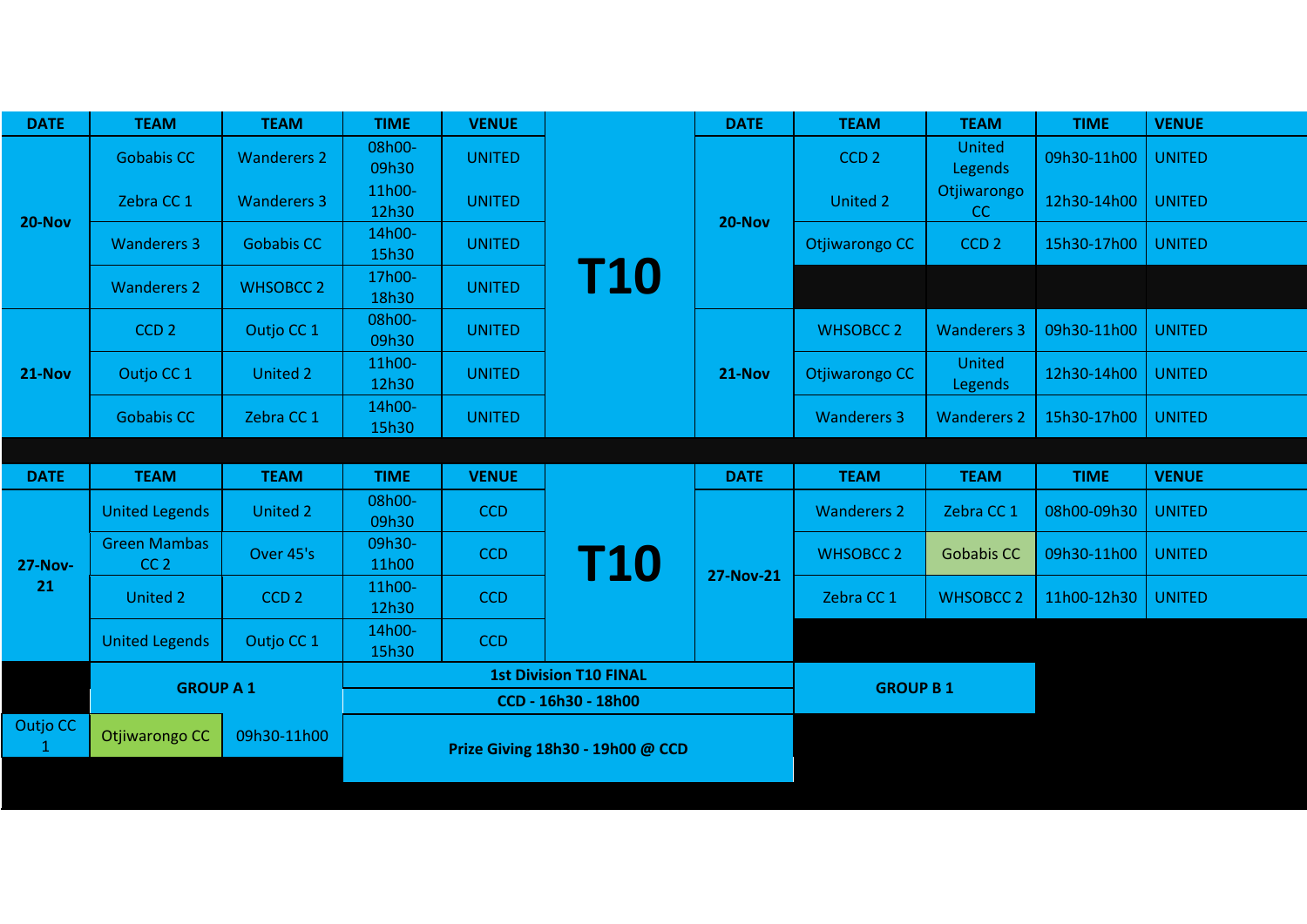# **1 st Division Central**

| <b>DATE</b> | <b>TEAM</b>         | <b>TEAM</b>        | <b>TIME</b> | <b>VENUE</b>  |     | <b>DATE</b>         | <b>TEAM</b>           | <b>TEAM</b>           | <b>TIME</b> | <b>VENUE</b>  |
|-------------|---------------------|--------------------|-------------|---------------|-----|---------------------|-----------------------|-----------------------|-------------|---------------|
| 22-Jan-22   | <b>UNITED 2</b>     | Outjo CC 1         | 8h30        | <b>UNITED</b> |     | 22-Jan-22           | <b>Wanderers 3</b>    | <b>Gobabis CC</b>     | 8h30        | <b>WAN</b>    |
| 22-Jan-22   | <b>Wanderers 2</b>  | Outjo CC 1         | 13h00       | <b>WAN</b>    |     | 22-Jan-22           | Otjiwarongo           | <b>Gobabis CC</b>     | 13h00       | DJ.           |
| 23-Jan-22   | Zebra 1             | Outjo CC 1         | 8h30        | DJ.           |     | 23-Jan-22           | CCD <sub>2</sub>      | Otjiwarongo           | 8h30        | <b>CCD</b>    |
| <b>DATE</b> | <b>TEAM</b>         | <b>TEAM</b>        | <b>TIME</b> | <b>VENUE</b>  |     | <b>DATE</b>         | <b>TEAM</b>           | <b>TEAM</b>           | <b>TIME</b> | <b>VENUE</b>  |
| 29-Jan-22   | <b>Wanderers 2</b>  | <b>UNITED 2</b>    | 8h30        | <b>WAN</b>    |     | 29-Jan-22           | <b>United Legends</b> | Otjiwarongo           | 8h30        | <b>UNITED</b> |
| 29-Jan-22   | <b>UNITED 2</b>     | WHS <sub>2</sub>   | 13h00       | <b>UNITED</b> |     | 29-Jan-22           | <b>Wanderers 3</b>    | Otjiwarongo           | 13h00       | <b>WAN</b>    |
| 30-Jan-22   | WHS <sub>2</sub>    | <b>Wanderers 2</b> | 8h30        | <b>WHS</b>    | T20 | 30-Jan-22           | <b>United Legends</b> | CCD <sub>2</sub>      | 8h30        | <b>UNITED</b> |
| <b>DATE</b> | <b>TEAM</b>         | <b>TEAM</b>        | <b>TIME</b> | <b>VENUE</b>  |     | <b>DATE</b>         | <b>TEAM</b>           | <b>TEAM</b>           | <b>TIME</b> | <b>VENUE</b>  |
| 05-Feb-22   | WHS2                | Zebra 1            | 8h30        | <b>WHS</b>    |     | 05-Feb-22           | <b>Gobabis CC</b>     | CCD <sub>2</sub>      | 8h30        | <b>CCD</b>    |
| 05-Feb-22   | <b>Wanderers 2</b>  | Zebra 1            | 13h00       | <b>WHS</b>    |     | 05-Feb-22           | <b>United Legends</b> | <b>Gobabis CC</b>     | 13h00       | <b>CCD</b>    |
| 06-Feb-22   | WHS <sub>2</sub>    | Outjo CC 1         | 8h30        | DJ.           |     | 06-Feb-22           | CCD <sub>2</sub>      | <b>Wanderers 3</b>    | 8h30        | <b>CCD</b>    |
| <b>DATE</b> | <b>TEAM</b>         | <b>TEAM</b>        | <b>TIME</b> | <b>VENUE</b>  |     | <b>DATE</b>         | <b>TEAM</b>           | <b>TEAM</b>           | <b>TIME</b> | <b>VENUE</b>  |
| 12-Feb-22   | <b>UNITED 2</b>     | Zebra 1            | 8h30        | <b>UNITED</b> |     | 12-Feb-22           | <b>Wanderers 3</b>    | <b>United Legends</b> | 8h30        | <b>CCD</b>    |
| 12-Feb-22   | <b>Group A1</b>     | <b>Group B2</b>    | 13h00       | <b>UNITED</b> |     | 12-Feb-22           | <b>Group A2</b>       | <b>Group B1</b>       | 13h00       | <b>CCD</b>    |
| 13-Feb-22   | <b>T20 FINALIST</b> |                    |             |               |     | <b>T20 FINALIST</b> |                       |                       | a a r       |               |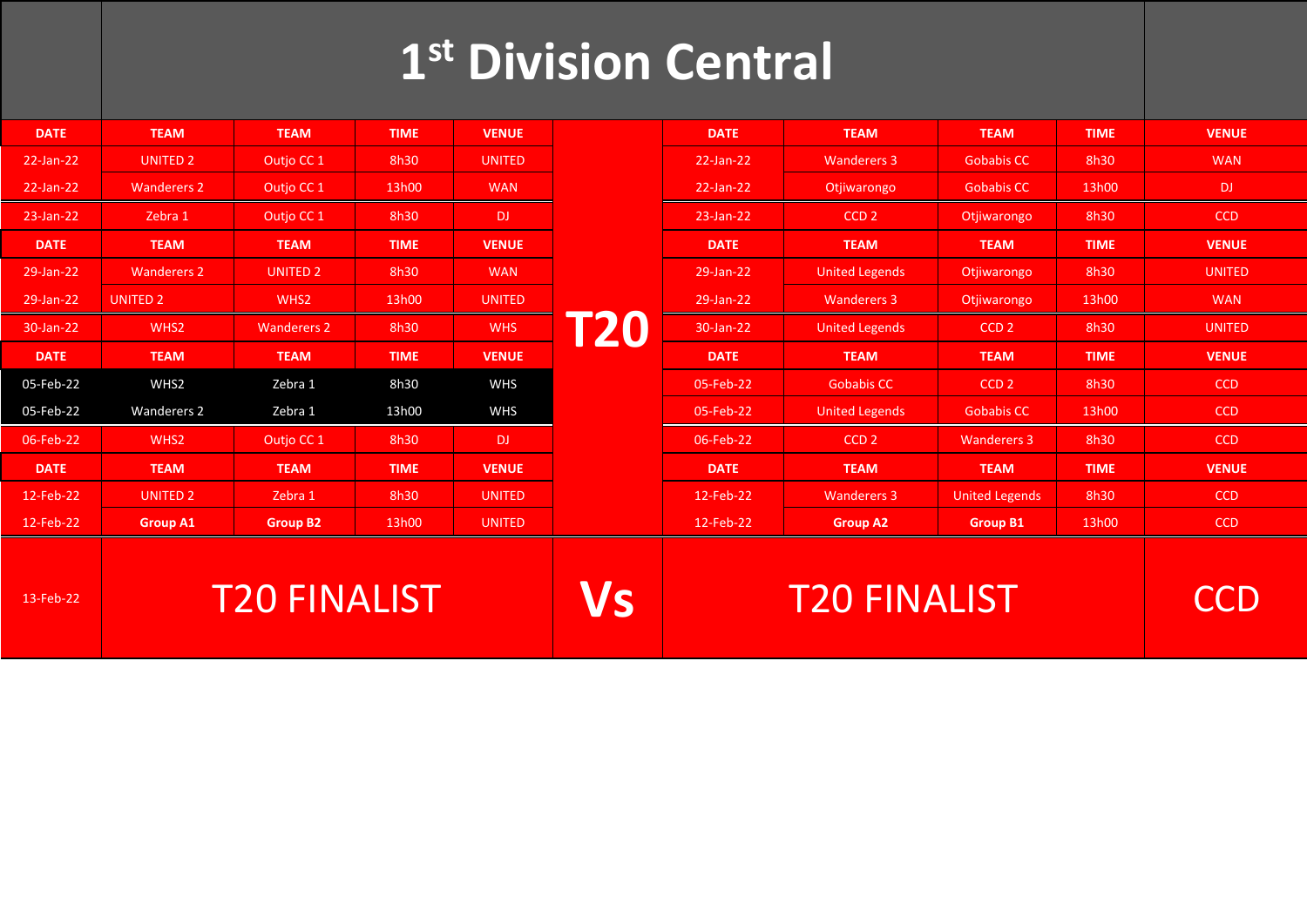|           |                  | <b>40 overs Cup Knock-Out</b> |       |            |                  |           |                  | 40 overs Plate Knock-Out |       |            |
|-----------|------------------|-------------------------------|-------|------------|------------------|-----------|------------------|--------------------------|-------|------------|
|           | <b>Group A 1</b> | Group B 3                     | 13h00 | <b>TBA</b> | 40               |           | Group A 4        | Group B 4                | 13h00 | <b>TBA</b> |
| 19-Feb-22 | Group A 2        | Group B 2                     | 13h00 | <b>TBA</b> |                  | 19-Feb-22 | <b>Group A 5</b> | Group B 5                | 13h00 | <b>TBA</b> |
|           | Group A 3        | Group B 1                     | 13h00 | <b>TBA</b> |                  |           |                  |                          |       |            |
|           |                  |                               |       |            |                  |           |                  |                          |       |            |
|           | <b>Group A 1</b> | <b>Group B 2</b>              | 13h00 | <b>TBA</b> | Over             | 26-Feb-22 | Group A 5        | Group A 4                | 13h00 | <b>TBA</b> |
| 26-Feb-22 | Group A 2        | <b>Group B1</b>               | 13h00 | <b>TBA</b> |                  |           | Group B 5        | Group B 4                | 13h00 | <b>TBA</b> |
|           | Group A 3        | Group B 3                     | 13h00 | <b>TBA</b> |                  |           |                  |                          |       |            |
|           |                  |                               |       |            |                  |           |                  |                          |       |            |
|           | Group A 1        | Group B 1                     | 13h00 | <b>TBA</b> | <b>Cup &amp;</b> | 05-Mar-22 | <b>Group B 5</b> | Group A 5                | 13h00 | <b>TBA</b> |
| 05-Mar-22 | Group A 2        | Group B 3                     | 13h00 | <b>TBA</b> |                  |           | Group B 4        | Group A 4                | 13h00 | <b>TBA</b> |
|           | Group A 3        | Group B 2                     | 13h00 | <b>TBA</b> |                  |           |                  |                          |       |            |
|           |                  |                               |       |            |                  |           |                  |                          |       |            |
| 12-Mar-22 | Cup <sub>1</sub> | Plate 1                       | 13h00 | <b>TBA</b> | <b>Plate</b>     |           |                  |                          |       |            |
|           | Cup <sub>2</sub> | Cup <sub>3</sub>              | 13h00 | <b>TBA</b> |                  |           |                  |                          |       |            |
|           |                  |                               |       |            |                  |           |                  |                          |       |            |
| 19-Mar-22 | Final            | Final                         | 13h00 | <b>TBA</b> |                  |           |                  |                          |       |            |

| 02-Apr | <b>OVER 40's Tournaments</b> | <b>TBA</b> |
|--------|------------------------------|------------|
|--------|------------------------------|------------|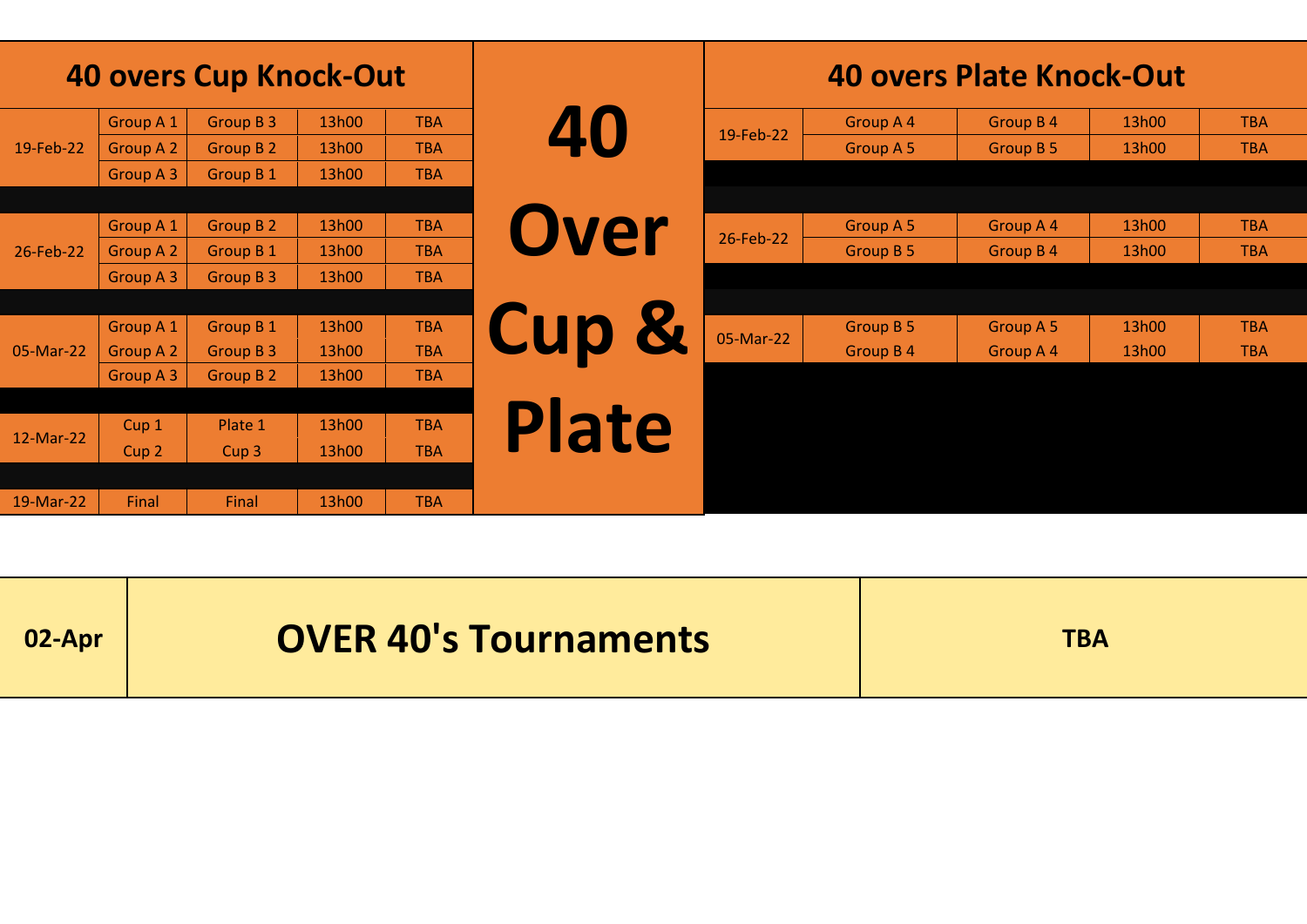### **2nd Division**

| <b>DATE</b> | <b>TEAM</b>                            | <b>TEAM</b>              | <b>TIME</b> | <b>VENUE</b> |       | <b>DATE</b>   | <b>TEAM</b>                                 | <b>TEAM</b>                            | <b>TIME</b> | <b>VENUE</b> |
|-------------|----------------------------------------|--------------------------|-------------|--------------|-------|---------------|---------------------------------------------|----------------------------------------|-------------|--------------|
| 16-Oct      | <b>Shaheen Titans</b><br>CC            | <b>BYE</b>               |             |              |       | <b>16-Oct</b> | <b>WHSOBCC3</b>                             | Over 45's                              | 08h00       | DJ.          |
| 16-Oct      | CCD <sub>3</sub>                       | Outjo CC 2               | <b>8h00</b> | <b>CCD</b>   |       | 16-Oct        | United 3                                    | <b>Green Mambas</b><br>CC <sub>2</sub> | 08h00       | United       |
| 17-Oct      | <b>Green Mambas</b><br>CC <sub>1</sub> | Outjo CC 2               | 8h00        | <b>WAP</b>   | 30    |               |                                             |                                        |             |              |
| 17-Oct      | CCD <sub>3</sub>                       | <b>Shaheen Titans CC</b> | <b>8h00</b> | CCD          |       |               |                                             |                                        |             |              |
|             |                                        |                          |             |              | overs | <b>DATE</b>   | <b>TEAM</b>                                 | <b>TEAM</b>                            | <b>TIME</b> | <b>VENUE</b> |
|             |                                        |                          |             |              |       | $23-Oct$      | Green<br><b>Mambas CC</b><br>$\overline{2}$ | <b>NDF Oshiponga</b>                   | 8h00        | <b>CCD</b>   |
|             |                                        |                          |             |              |       | 23-Oct        | United 3                                    | Over 45's                              | <b>8h00</b> | United       |
|             |                                        |                          |             |              |       |               |                                             |                                        |             |              |
|             |                                        |                          |             |              |       | 30-Oct        | Green<br><b>Mambas CC</b><br>$\overline{2}$ | Over 45's                              | 13h00       | <b>WAP</b>   |
| 30-Oct      | <b>BYE</b>                             | <b>Green Mambas CC 1</b> |             |              |       | 30-Oct        | <b>WHSOBCC3</b>                             | NDF Oshiponga                          | 08h00       | <b>WHS</b>   |
|             |                                        |                          |             |              |       | 30-Oct        | Outjo CC 2                                  | <b>Shaheen Titans</b><br>CC            | <b>8h00</b> | Outjo        |
|             |                                        |                          |             |              |       |               |                                             |                                        |             |              |
|             |                                        |                          |             |              |       |               |                                             |                                        |             |              |
|             |                                        |                          |             |              |       |               |                                             |                                        |             |              |
| <b>DATE</b> | <b>TEAM</b>                            | <b>TEAM</b>              | <b>TIME</b> | <b>VENUE</b> |       | <b>DATE</b>   | <b>TEAM</b>                                 | <b>TEAM</b>                            | <b>TIME</b> | <b>VENUE</b> |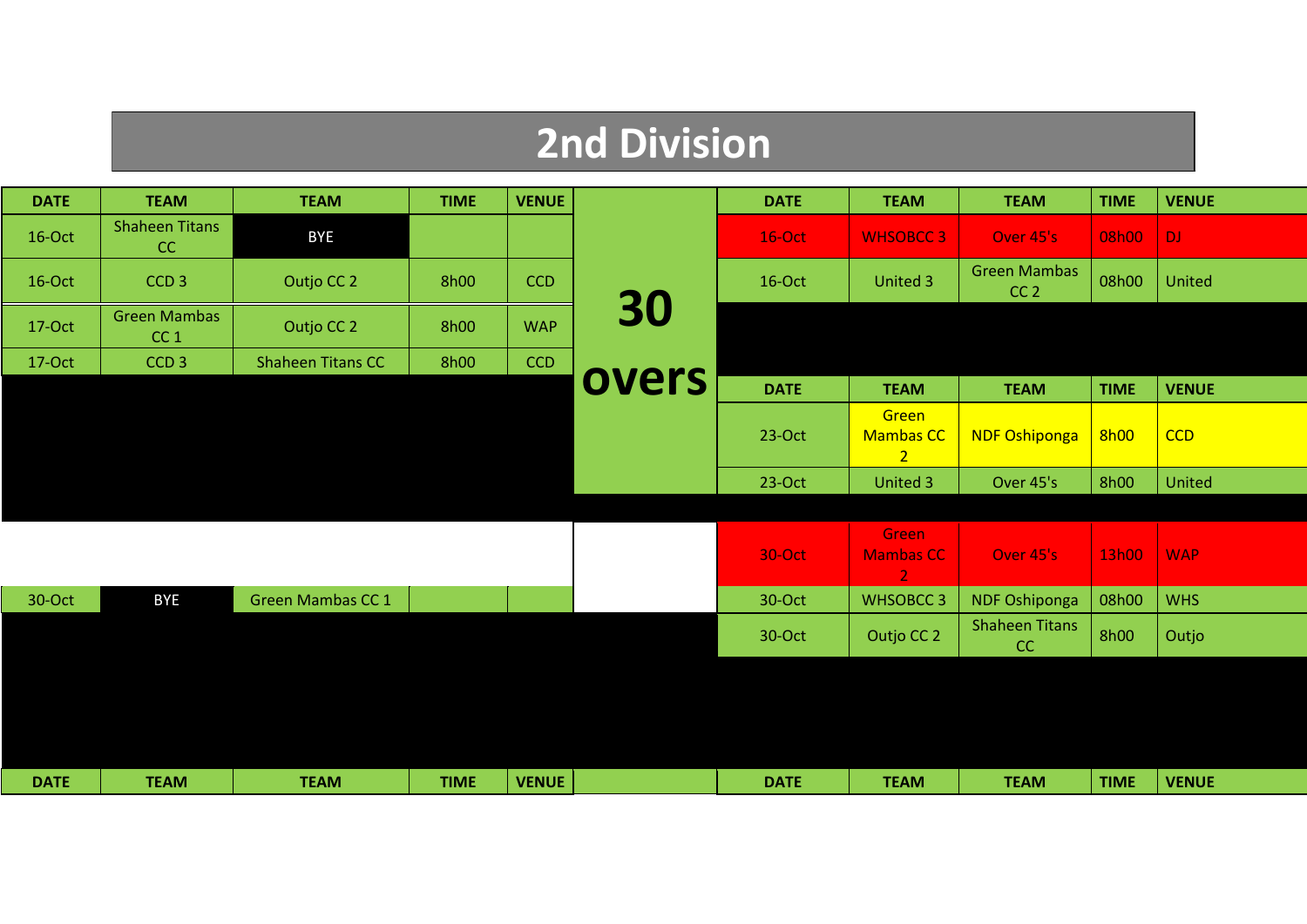| 06-Nov      | CCD <sub>3</sub>                       | <b>BYE</b>               |                 |              |            | 06-Nov      | <b>United 3</b>                | <b>WHSOBCC3</b>                        | 08h00           | <b>DJ</b>     |
|-------------|----------------------------------------|--------------------------|-----------------|--------------|------------|-------------|--------------------------------|----------------------------------------|-----------------|---------------|
| 06-Nov      | <b>Green Mambas</b><br>CC <sub>1</sub> | <b>Shaheen Titans CC</b> | 8h00            | <b>WAP</b>   | 30         | 06-Nov      | <b>NDF</b><br>Oshiponga        | Over 45's                              | 08h00           | <b>CCD</b>    |
| 13-Nov      | <b>Green Mambas</b><br>CC <sub>1</sub> | CCD <sub>3</sub>         | 8h00            | <b>CCD</b>   |            | $13-Nov$    | United 3                       | <b>NDF Oshiponga</b>                   | 08h00           | <b>DJ</b>     |
|             |                                        |                          |                 |              | overs      | 13-Nov      | <b>WHSOBCC3</b>                | <b>Green Mambas</b><br>CC <sub>2</sub> | 08h00           | <b>WHS</b>    |
|             |                                        |                          |                 |              |            |             |                                |                                        |                 |               |
| <b>DATE</b> | <b>TEAM</b>                            | <b>TEAM</b>              | <b>TIME</b>     | <b>VENUE</b> |            | <b>DATE</b> | <b>TEAM</b>                    | <b>TEAM</b>                            | <b>TIME</b>     | <b>VENUE</b>  |
|             | <b>Green Mambas</b><br>CC <sub>2</sub> | CCD <sub>3</sub>         | 08h00-<br>09h30 | <b>DJ</b>    |            |             | Shaheen<br><b>Titans CC</b>    | Outjo CC 2                             | 09h30-<br>11h00 | $\mathsf{DJ}$ |
|             | CCD <sub>3</sub>                       | <b>WHSOBCC3</b>          | 11h00-<br>12h30 | <b>DJ</b>    | <b>T10</b> |             | United 3                       | <b>Green Mambas</b><br>CC <sub>1</sub> | 12h30-<br>14h00 | $\mathsf{DJ}$ |
| 20-Nov      | <b>WHSOBCC3</b>                        | Over 45's                | 14h00-<br>15h30 | <b>DJ</b>    |            | 20-Nov      | Green<br><b>Mambas CC</b><br>1 | <b>Shaheen Titans</b><br>CC            | 15h30-<br>17h00 | <b>DJ</b>     |
|             | <b>Green Mambas</b><br>CC <sub>1</sub> | <b>NDF Oshiponga</b>     | 17h00-<br>18h30 | <b>WAP</b>   |            |             | Over 45's                      | CCD <sub>3</sub>                       | 17h00-<br>18h30 | $\mathsf{DJ}$ |
|             | Outjo CC 2                             | <b>NDF Oshiponga</b>     | 08h00-<br>09h30 | <b>WAP</b>   |            |             | Shaheen<br><b>Titans CC</b>    | <b>United 3</b>                        | 08h00-<br>09h30 | $\mathsf{DJ}$ |
| 21-Nov      | <b>Green Mambas</b><br>CC <sub>2</sub> | <b>WHSOBCC3</b>          | 09h30-<br>11h00 | <b>WAP</b>   |            | 21-Nov      | United 3                       | <b>NDF Oshiponga</b>                   | 10h30-<br>12h00 | $\mathsf{DJ}$ |
|             |                                        |                          |                 |              |            |             |                                |                                        |                 |               |
| <b>DATE</b> | <b>TEAM</b>                            | <b>TEAM</b>              | <b>TIME</b>     | <b>VENUE</b> |            | <b>DATE</b> | <b>TEAM</b>                    | <b>TEAM</b>                            | <b>TIME</b>     | <b>VENUE</b>  |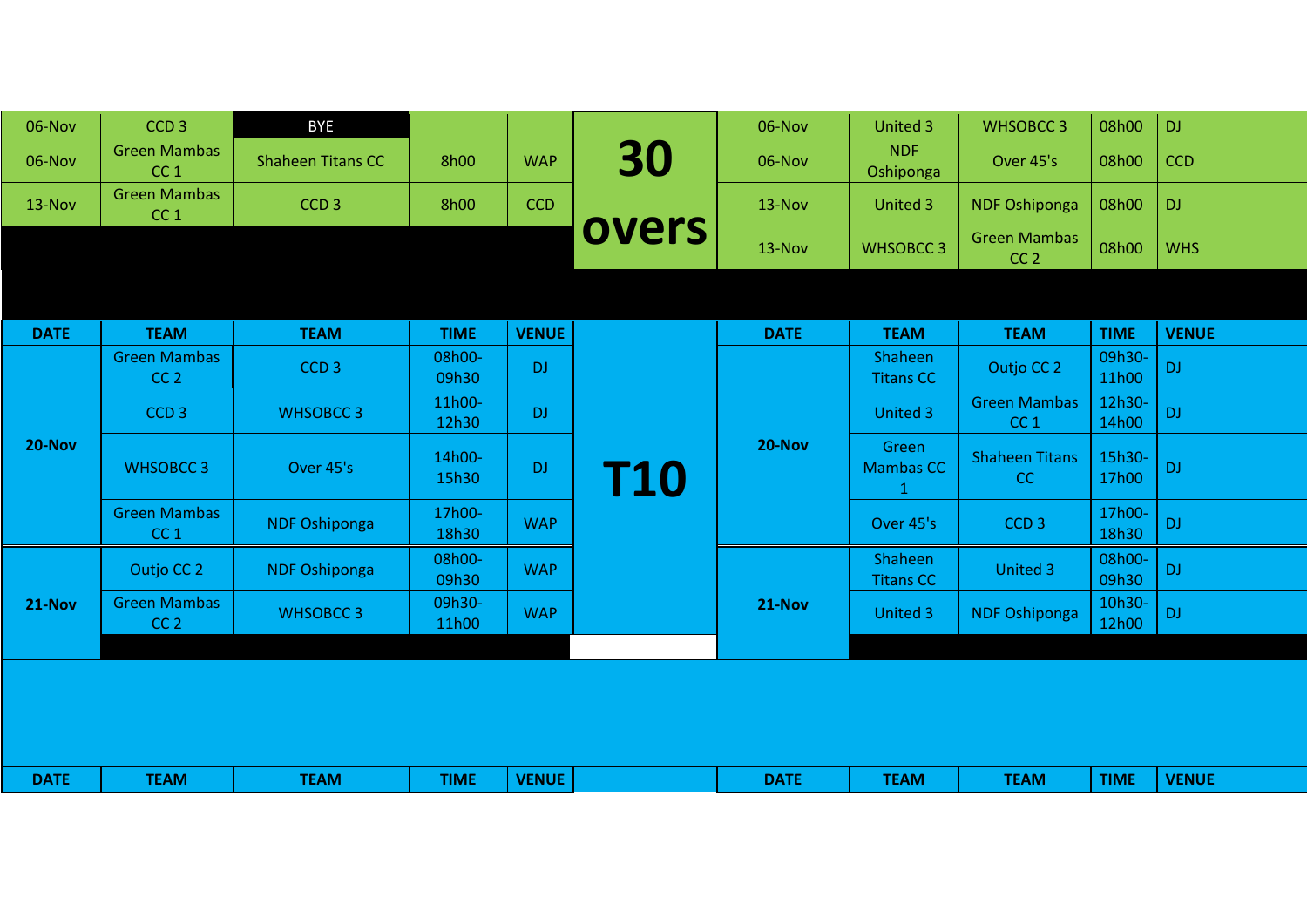

#### **04- Dec** OVER 40's Tournaments - COAST

## **SEASON BREAK**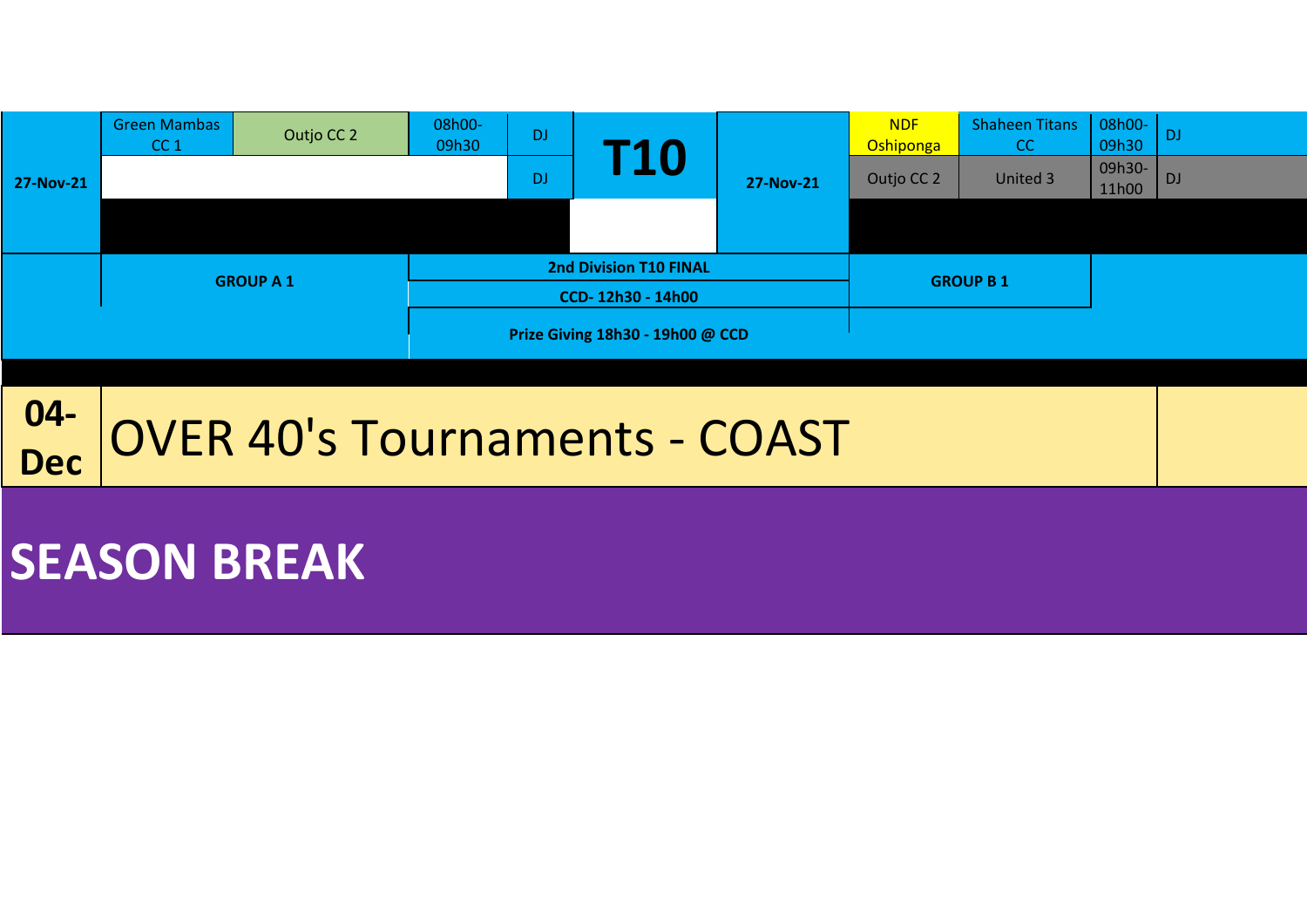| $23$ -Jan-22 | <b>UNITED 3</b>          | <b>WHSOBCC3</b>       | 8H30  | <b>UNITED</b> | 23-Jan-22    | Over 45's            | <b>NDF Oshiponga</b>     |  |
|--------------|--------------------------|-----------------------|-------|---------------|--------------|----------------------|--------------------------|--|
|              |                          |                       |       |               |              |                      |                          |  |
|              | CCD <sub>3</sub>         | <b>WHSOBCC3</b>       | 8H30  | <b>CCD</b>    |              | Outjo 2              | Over 45's                |  |
| 29-Jan-22    | <b>Green Mambas 1</b>    | <b>UNITED 3</b>       | 13H00 | <b>DJ</b>     | $29$ -Jan-22 | Outjo 2              | <b>Green Mambas 2</b>    |  |
| 30-Jan-22    | CCD <sub>3</sub>         | <b>Green Mambas 1</b> | 8H30  | <b>CCD</b>    | 30-Jan-22    | <b>NDF Oshiponga</b> | Outjo 2                  |  |
|              |                          |                       |       |               |              |                      |                          |  |
|              | <b>Shaheen Titans CC</b> | CCD <sub>3</sub>      | 8H30  | DJ.           |              |                      |                          |  |
| 05-Feb-22    | <b>Shaheen Titans CC</b> | <b>Green Mambas 1</b> | 13H00 | <b>DJ</b>     |              |                      |                          |  |
|              |                          |                       |       |               | 06-Feb-22    | Over 45's            | Green Mambas 2           |  |
|              |                          |                       |       |               |              |                      |                          |  |
|              | <b>WHSOBCC 3</b>         | <b>Shaheen Titans</b> | 8H30  | <b>WHS</b>    |              | <b>NDF Oshiponga</b> | <b>Green Mambas 2</b>    |  |
| 12-Feb-22    |                          | CC                    |       |               | 12-Feb-22    |                      |                          |  |
|              | <b>WHSOBCC 3</b>         | <b>Green Mambas 1</b> | 13H00 | <b>WHS</b>    |              | <b>UNITED 3</b>      | <b>Shaheen Titans CC</b> |  |
| 13-Feb-22    | <b>UNITED 3</b>          | CCD <sub>3</sub>      | 8H30  | <b>UNITED</b> |              |                      |                          |  |